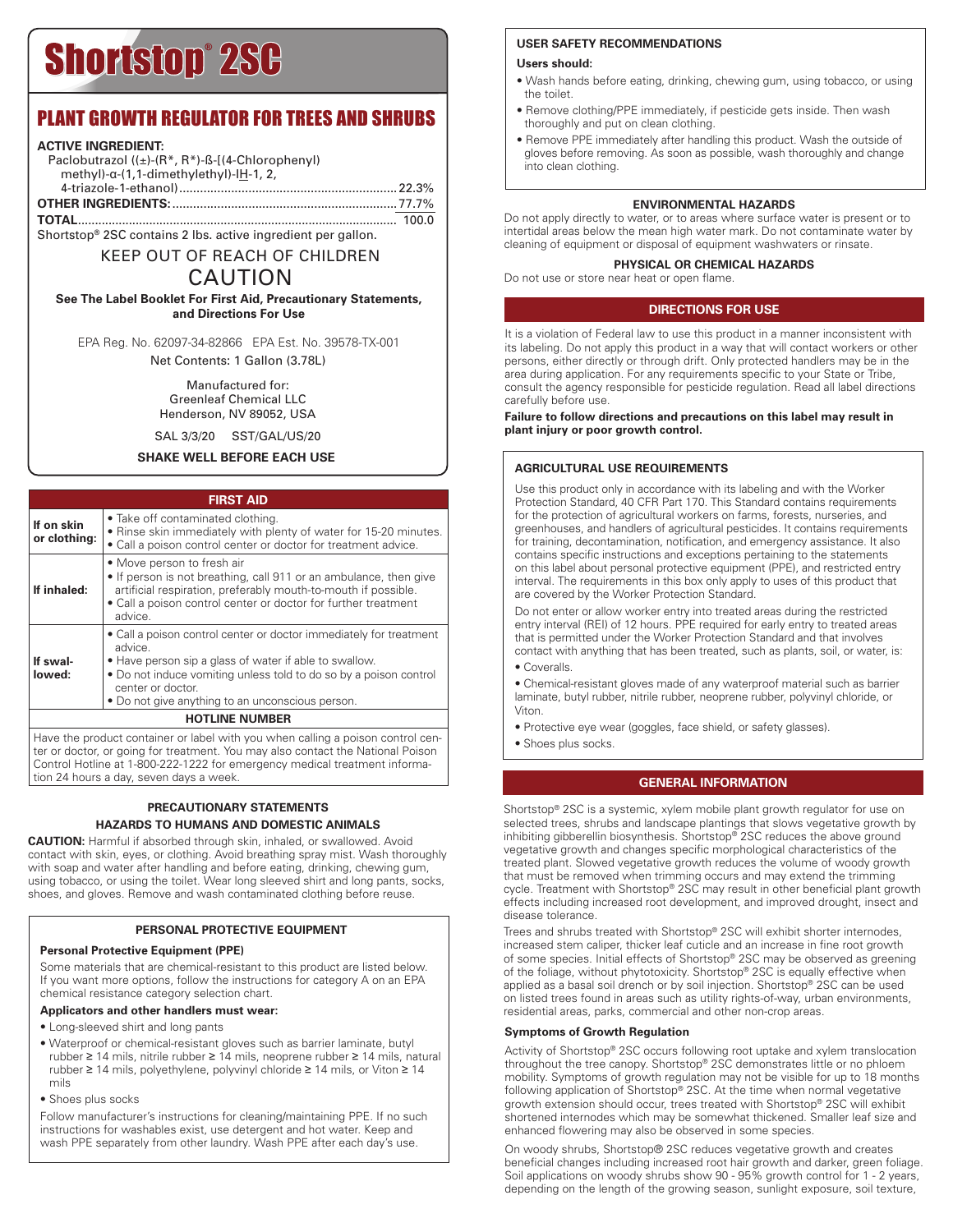rainfall and temperature conditions. Shortstop® 2SC is equally effective when applied as a basal drench or by soil injection.

Foliar sprays of Shortstop® 2SC on shrubs and specified landscape plants typically provide up to 3 - 6 months of activity. Length of control with foliar sprays is influenced by application timing, amount of pruning performed, soil type, growing conditions and plant species.

#### **RESTRICTIONS**

- Apply at labeled rates and always follow safety procedures.
- Do not treat sugar maple trees or any other trees that are or could be tapped for sugar.
- Do not treat nut or fruit trees that will be harvested within one year.
- Do not treat trees which are severely stressed due to moisture, temperature, low soil fertility, or exhibit mechanical or chemical injury.
- Do not reapply Shortstop® 2SC until symptoms from previous applications begin to subside or within 3 years of the last application, whichever comes first.
- For shrubs use, do not use on areas to be cultivated for food or food crops within two years of treatment.
- For shrubs use, do not apply more than 1 gallon per acre per application (2 lbs ai/A).
- For shrubs use, do not apply more than 1 gallon per acre per year (2 lbs ai/A).
- For shrubs use, do not treat plants more than 4 times per year.
- Do not apply by air or with a ground boom sprayer.

**Chemigation:** Do not apply this product through any type of irrigation system.

#### **PRECAUTIONS**

- Trees not used for food production that are not specifically listed on this label may be treated if all other label directions are followed.
- Basal drench and soil injection application of Shortstop® 2SC may result in localized, temporary discoloration of turfgrass immediately adjacent to the treatment site.
- Ensure that basal drenches on slopes or other areas subject to erosion by rainfall or irrigation are deep enough and adequately covered with fresh soil. The use of one or more soil dams in the temporary berm can increase application uniformity.
- Treatment of trees bordered by shrubs and/or herbaceous ornamentals may result in these plants being affected if their roots extend into the treatment zone.

#### **COMPATIBILITY**

Conduct a compatibility test when you plan to mix Shortstop® 2SC with other products. To determine the physical compatibility of Shortstop® 2SC with other products, use a jar test. Using a quart jar, add the proportionate amounts of the products to approximately one quart of water with agitation. Add dry formulations first, then flowables, and then emulsifiable concentrates last. After thorough mixing, allow this mixture to stand for 5 minutes. If the combination remains mixed or can be readily remixed, it is physically compatible. Once compatibility has been proven, use the same procedure for adding products to the spray tank. Follow the more restrictive labeling requirements of any tank mix partner. Do not tank mix with products whose label prohibits tank mixing. Treat a small test plot if new combinations of products are being used for the first time.

#### **USE DIRECTIONS**

#### **Controlling the Growth of Trees with Shortstop® 2SC Application Timing**

Applications can be made throughout the year, weather permitting, except when soil is either saturated with water or frozen.

**Note:** Shortstop® 2SC is absorbed by plant roots and translocated to the growing tissues in response to evaporative water loss (transpiration). If applications of Shortstop® 2SC are made after fall leaf drop, uptake will not occur until development of new leaves in the spring and resumption of transpiration.

#### **Mixing Directions**

Applications are made with a diluted mixture composed of one part Shortstop® 2SC to 11 parts water. Mix 10.7 fl oz (317 mL) of Shortstop® 2SC with water to make one gallon of diluted mixture. One gallon of Shortstop® 2SC will make 12 gallons of diluted mixture.

#### **Application Methods**

Apply Shortstop® 2SC either as a basal drench or by soil injection. Only trees that are well established in their final location should be treated with Shortstop® 2SC. Do not treat trees less than 1.5 inches in diameter at breast height.

**Note:** Application rates for trees from 1.5 to 3.9 inches in DBH should be reduced by 50% for use rates of 0.75 - 2.5 grams per inch and by 25% for use rates of 2.75 - 4.0 grams per inch DBH.

Diameter at breast height, or DBH, is a standard method of expressing the diameter of the trunk of a standing tree. Tree trunks are measured at the height of an adult's breast, which is generally defined as a height of 4.5 feet above ground.

Trunk diameter (the distance through the center of the trunk from one side to the other) can be determined precisely by using a caliper, or by using a measuring tape to determine the circumference (linear distance around the surface of the tree). The trunk diameter can then be calculated by dividing the circumference of the trunk by 3.142. Example: 25" circumference  $/3.142 = 8"$  diameter.

#### **Basal Drench**

Shortstop® 2SC may be applied to the soil as a basal drench to reduce above ground vegetative growth. Apply the required dose of diluted mixture of Shortstop® 2SC based on the tree size (Diameter at Breast Height; DBH) and species as shown in Tables 1 and 2 below.

Prior to application, make a 2 - 5" deep furrow around the base of the tree near the point of contact between the soil and the tree trunk (Figure 1). Apply the required dose as identified in Table 1 and Table 2. Carefully pour the diluted mixture of Shortstop® 2SC into the furrow with a graduated container/jug or with a handheld hose connected to a truck-mounted tank/hydraulic sprayer. To avoid possible product runoff after applying, refill the furrow with untreated soil.

#### **Soil Injection**

**Table 1**

Inject the diluted mixture of Shortstop® 2SC into the root zone, approximately 6 inches deep. Use soil injection equipment capable of delivery at 100 to 200 psi. Orient injection orifices to release the diluted product horizontally at the point of injection. Divide the required dose evenly among injection sites spaced as uniformly as possible around the tree trunk.

Position the injection sites to release Shortstop® 2SC diluted mixture as close as possible to the point of contact between soil and unthickened bark beneath the soil so that the active ingredient may be readily absorbed by the tree (Figure 2). Locate injection sites next to buttress roots. For trees less than 6 inches DBH, use at least 4 evenly spaced injection sites per tree.





Figure 1. Placement of Shortstop® 2SC as basal drench

Figure 2. Placement of Shortstop® 2SC as a soil injected treatment

| Application Rate Ranges for Diluted Mixture of Shortstop® 2SC<br>for Treatment of Various Tree Species <sup>1</sup> |                                                                                                                                                                      |                                                                                                                                                                                                                                                                                                                                                                                                        |                                                                                                                                                                                                                                                                                                                                                                                                     |                                                                                                                                                                                                                                                                                                                                                                                                                 |  |  |  |  |  |
|---------------------------------------------------------------------------------------------------------------------|----------------------------------------------------------------------------------------------------------------------------------------------------------------------|--------------------------------------------------------------------------------------------------------------------------------------------------------------------------------------------------------------------------------------------------------------------------------------------------------------------------------------------------------------------------------------------------------|-----------------------------------------------------------------------------------------------------------------------------------------------------------------------------------------------------------------------------------------------------------------------------------------------------------------------------------------------------------------------------------------------------|-----------------------------------------------------------------------------------------------------------------------------------------------------------------------------------------------------------------------------------------------------------------------------------------------------------------------------------------------------------------------------------------------------------------|--|--|--|--|--|
| $0.75$ to 1 gram<br>active ingredi-<br>ent<br>per inch DBH*<br>(37.5 to 50 mL)<br>(1.3 to 1.7 fl oz)                | 1 to 2 grams<br>active ingredi-<br>ent<br>per inch DBH*<br>(50 to 100 mL)<br>$(1.7 \text{ to } 3.4 \text{ fl }$ oz)                                                  | 2 to 3 grams<br>active ingredi-<br>ent<br>per inch DBH*<br>(100 to 150 mL)<br>$(3.4 \text{ to } 5.1 \text{ fl oz})$                                                                                                                                                                                                                                                                                    |                                                                                                                                                                                                                                                                                                                                                                                                     | 3 to 4 grams<br>active ingredient<br>per inch DBH*<br>(150 to 200 mL)<br>(5.1 to 6.8 fl oz)                                                                                                                                                                                                                                                                                                                     |  |  |  |  |  |
| Chinese Elm<br>Dogwood                                                                                              | Australian Pine<br>Cedar Elm<br>Cypress<br>Freeman<br>Maple<br>Japanese<br>Maple<br>Katsura<br>Linden<br>Redbud<br>Serviceberry<br>State Street<br>Maple<br>Sweetgum | Ailanthus<br>Australian<br><b>Bottle</b><br>Basswood<br>Blackgum<br>Boxelder<br>Buckeve<br>California<br>Pepper<br>Crepe Myrtle<br>Elm (except<br>Cedar and<br>varieties of<br>Chinese)<br>Horse Chestnut<br>Ironwood<br>Live Oak<br>Locust<br>Maples (except<br>Japanese,<br>State Street.<br>Freeman and<br>varieties of<br>Freeman)<br>Mountain Ash<br>Oleander<br>Persimmon<br>Rosewood<br>Zelcova | Alder<br>African<br>Sumac<br>Anagua<br>Ash<br>Aspen<br>Banyan<br>Bay Laurel<br><b>Beech</b><br><b>Birch</b><br>Camphor<br>Catalpa<br>Cedar, Red<br>Cherry<br>Chinaberry<br>Cottonwood<br>Eucalyptus<br>Flowering<br>Crab<br>Ginako<br>Golden<br>Raintree<br>Hackberry<br>Hawthorne<br>Hickory<br>Holly<br>Huisache<br>Jacaranda<br>Kentucky<br>Coffee<br>Laurel<br>Lilac Tree<br>Locust<br>Magnolia | Melaleuca<br>Mimosa<br>Mulberry<br>Oaks (except<br>Live)<br>Olive<br>Osage Orange<br>Palos Verde<br>Paulownia<br>Pear<br>Pecan<br>Pine<br>Plum<br>(Ornamental)<br>Poplar<br>Redwood<br>Saltcedar<br><b>Sassafras</b><br>Soapberry<br>Spruce<br>(except Blue)<br>Sugarberry<br>Sycamore<br>Tabebuia<br>Tallow<br>(Chinese)<br>Tallowood<br>Tamarisk<br>Texas Ebony<br>Tulip/Yellow<br>Poplar<br>Walnut<br>Willow |  |  |  |  |  |

<sup>1</sup> For acidic soils (low pH), soils with high organic matter content or soils with high clay content, use the higher rate, not to exceed 4 grams active ingredient per inch DBH\*.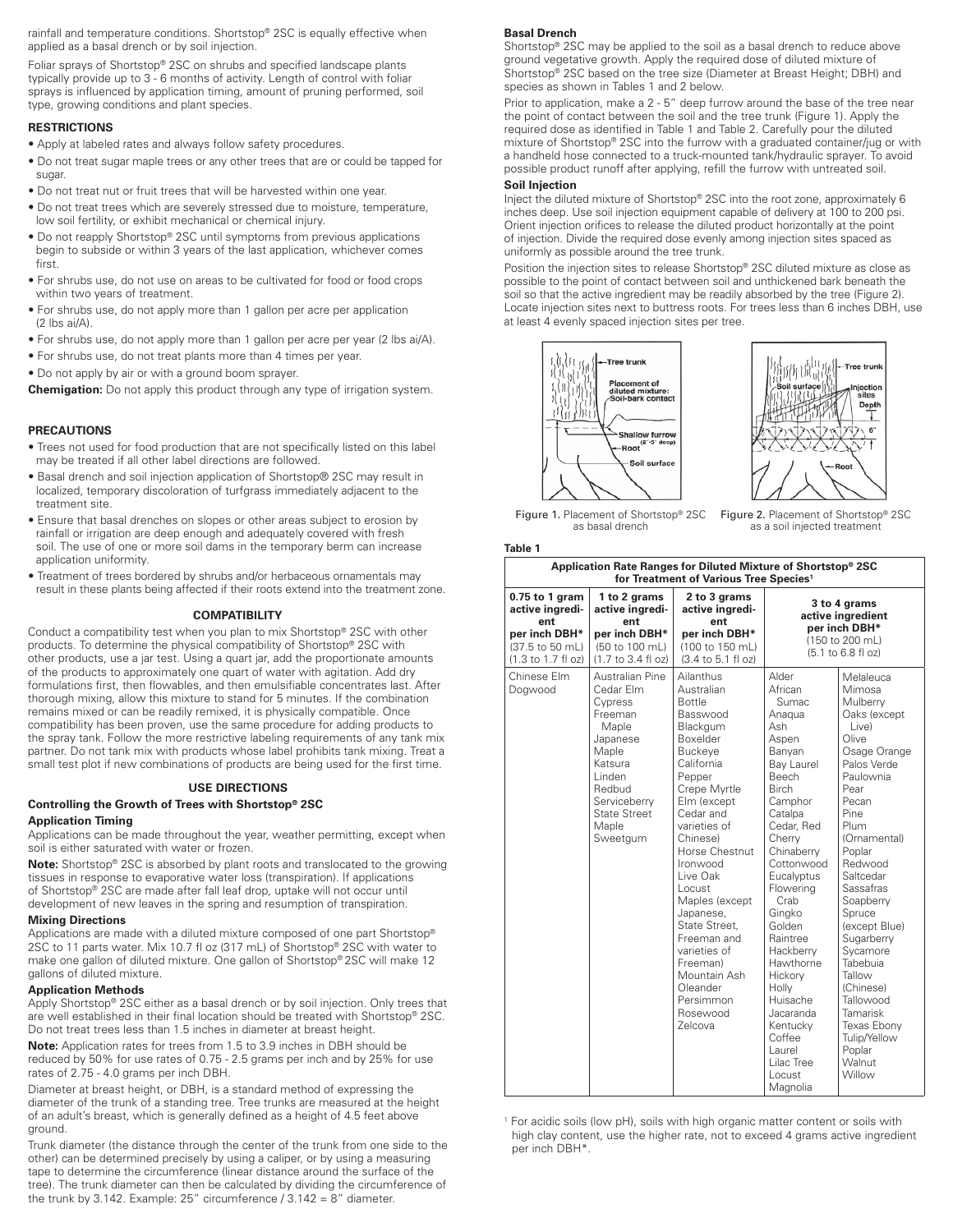| <br>× | ۰, | ×<br>۰. |  |
|-------|----|---------|--|

| rapie z                                                                                                    |                                                                                            |                                                              |                                                             |                                                      |  |  |  |  |
|------------------------------------------------------------------------------------------------------------|--------------------------------------------------------------------------------------------|--------------------------------------------------------------|-------------------------------------------------------------|------------------------------------------------------|--|--|--|--|
| Amount of Shortstop® 2SC Diluted Mixture Required for<br><b>Specified Application Rates and Tree Sizes</b> |                                                                                            |                                                              |                                                             |                                                      |  |  |  |  |
| <b>Diameter</b><br>of Tree                                                                                 | 3.4 f1 oz<br>$1.7 f$ l oz<br>$(50$ mL)<br>(100 mL)<br>per inch<br>per inch<br>DBH*<br>DBH* |                                                              | 5.1 fl oz<br>$(150$ mL)<br>per inch DBH*                    | $6.8f$ loz<br>$(200$ mL)<br>per inch DBH*            |  |  |  |  |
| at Breast<br>Height<br>$(DBH*)$<br>(inches)                                                                | <b>Total fl oz</b><br>(mL) diluted<br>mixture<br>required                                  | <b>Total fl oz</b><br>(mL)<br>diluted<br>mixture<br>required | <b>Total floz</b><br>(mL)<br>diluted<br>mixture<br>required | Total fl oz (mL)<br>diluted mix-<br>ture<br>required |  |  |  |  |
| 4                                                                                                          | 6.8(200)                                                                                   | 13.6 (400)                                                   | 20.4 (600)                                                  | 27.2 (800)                                           |  |  |  |  |
| 5                                                                                                          | 8.5(250)                                                                                   | 17.0 (500)                                                   | 25.5 (750)                                                  | 34.0 (1000)                                          |  |  |  |  |
| 6<br>10.2 (300)<br>$\overline{7}$<br>11.9 (350)<br>8<br>13.6 (400)<br>9<br>15.3 (450)                      |                                                                                            | 20.4 (600)                                                   | 30.6 (900)                                                  | 40.8 (1200)                                          |  |  |  |  |
|                                                                                                            |                                                                                            | 23.8 (700)                                                   | 35.7 (1050)                                                 | 47.6 (1400)                                          |  |  |  |  |
|                                                                                                            |                                                                                            | 27.2 (800)                                                   | 40.8 (1200)                                                 | 54.4 (1600)                                          |  |  |  |  |
|                                                                                                            |                                                                                            | 30.6 (900)                                                   | 45.9 (1350)                                                 | 61.2 (1800)                                          |  |  |  |  |
| 10                                                                                                         | 17.0 (500)                                                                                 | 34.0 (1000)                                                  | 51.0 (1500)                                                 | 68.0 (2000)                                          |  |  |  |  |
| 12                                                                                                         | 20.4 (600)                                                                                 | 40.8 (1200)                                                  | 61.2 (1800)                                                 | 81.6 (2400)                                          |  |  |  |  |
| 14                                                                                                         | 23.8 (700)                                                                                 | 47.6 (1400)                                                  | 71.4 (2100)                                                 | 95.2 (2800)                                          |  |  |  |  |
| 16                                                                                                         | 27.2 (800)                                                                                 | 54.4 (1600)                                                  | 81.6 (2400)                                                 | 108.8 (3200)                                         |  |  |  |  |
| 18                                                                                                         | 30.6 (900)                                                                                 | 61.2 (1800)                                                  | 91.8 (2700)                                                 | 122.4 (3600)                                         |  |  |  |  |
| 20                                                                                                         | 34.0 (1000)                                                                                | 68.0 (2000)                                                  | 102.0 (3000)                                                | 136.0 (4000)                                         |  |  |  |  |
| 22                                                                                                         | 37.4 (1100)                                                                                |                                                              | 112.2 (3300)                                                | 149.6 (4400)                                         |  |  |  |  |
| 24                                                                                                         | 40.8 (1200)                                                                                | 81.6 (2400)                                                  | 122.4 (3600)                                                | 163.2 (4800)                                         |  |  |  |  |
| 26                                                                                                         | 44.2 (1300)                                                                                | 88.4 (2600)                                                  | 132.6 (3900)                                                | 176.8 (5200)                                         |  |  |  |  |
| 28                                                                                                         | 47.6 (1400)                                                                                | 95.2 (2800)                                                  | 142.8 (4200)                                                | 190.4 (5600)                                         |  |  |  |  |
| 30                                                                                                         | 51.0 (1500)                                                                                | 102.0 (3000)                                                 | 153.0 (4500)                                                | 204.0 (6000)                                         |  |  |  |  |
| 32                                                                                                         | 54.4 (1600)                                                                                | 108.8 (3200)                                                 | 163.2 (4800)                                                | 217.6 (6400)                                         |  |  |  |  |
| 34                                                                                                         | 57.8 (1700)                                                                                | 115.6 (3400)                                                 | 173.4 (5100)                                                | 231.2 (6800)                                         |  |  |  |  |
| 36                                                                                                         | 61.2 (1800)                                                                                | 122.4 (3600)                                                 | 183.6 (5400)                                                | 244.8 (7200)                                         |  |  |  |  |

\*DBH = tree diameter at breast height

#### **Controlling the Growth of Woody Shrubs with Shortstop® 2SC Soil Injection/Basal Drench**

Soil injections or basal drenches of Shortstop® 2SC are an effective tool for controlling the growth of woody shrubs in landscape settings. The growth control is approximately 90% and lasts for 1 - 2 years, depending on the length of the growing season.

Applications are made with a diluted mixture composed of 1 part Shortstop® 2SC **Controlling the Growth of Woody Shrubs with Shortstop**® **2SC** to 11 parts water. Mix 10.7 fl oz (317 mL) of Shortstop® 2SC with water to make one gallon of diluted mixture. One gallon of Shortstop® 2SC will make 12 gallons<br>of diluted mixture of diluted mixture.

or anated mixture.<br>1) Identify the shrub species and calculate the size of the "shrub crown". ) identity the shrub species and calculate the size of the "shrub crown".

- a. The size (or volume) of the "shrub crown" is calculated by using the  $\alpha$  and one gallon column  $\alpha$  called mixture. One can be considered mixture.  $\alpha$  is different with  $\alpha$  in  $\alpha$  and  $\alpha$  is different mixture.
- b. When measuring crown volume, include only significant branches. Do not include stems or the trunk in the volume calculations if it is not within the crown itself. When measuring crown itself.



c. Determine how much Shortstop® 2SC diluted mixture should be used on the selected woody shrubs. Match the total shrub volume in cubic feet (ft<sup>3</sup>) with the volume amounts in Table 3 to determine the total volume. If the amount needed is found to be between two volumes, select either the average of the two volumes or the higher of the two volumes.

#### **Basal Drench**

Prior to application, dig a shallow furrow 2 - 6 inches deep around the base of the tree near the point of contact between the soil and the tree trunk (Figure 1). Carefully pour the diluted mixture of Shortstop® 2SC evenly around the tree into the furrow with a graduated container/jug or with a hand-held hose connected to a truck-mounted tank/ hydraulic sprayer. To avoid possible product runoff after applying, refill the furrow with untreated soil.

#### **Restriction**

Do not apply product to soil when soil is already saturated. Heavy rainfall or irrigation in treated areas may cause active ingredient to move laterally on slopes and collect in low areas. These areas may undergo more severe growth control for a longer period of time.

#### **Soil Injection**

Inject the Ready to Use solution approximately 2 - 6 inches deep at 50 - 200 psi using the volumes in Table 3. Orient injection orifices to release the diluted product horizontally at the point of injection. Divide the required dose evenly among injection sites spaced as uniformly as possible around the base of the tree.

Position the injection sites to release the diluted Shortstop® 2SC as close as possible to the point of contact between the soil and the plant beneath the soil so that the solution is readily absorbed by the roots (Figure 2). Use at least 4 injection sites evenly spaced around the plant.

#### **Notes for Woody Shrubs Soil Applications**

- Newly planted or containerized shrubs need only 60% of the prescribed volume.
- For single stem applications, place product closely around the shrub base.
- For multiple stem applications, place product close around the base and within stem groupings.
- Intermittent trimming to keep tight formal appearance will not remove enough product to lose growth control in most shrubs.

#### **Table 3**

**Drench Rates for Individual Woody Shrubs using Diluted Mixture of Shortstop® 2SC Tree Growth Regulator. Total Volume of Diluted Mixture in Milliliters and Ounce** 

| Crown<br>Volume<br>(ft3) | <b>Spirea</b> |           | Boxwood,<br>Privet,<br>Ligustrum,<br>Rhododen-<br>dron |           |     | Abelia.<br>Eleagnus,<br>Forsythia,<br>Korean<br><b>Viburnum</b> |     | Barberry,<br>Camelia.<br>Photinia | <b>Burning</b><br><b>Bush</b> |           |              | Viburnum,<br>Rose of<br>Sharon,<br><b>Holly</b> | Arborvitae.<br>Cherry<br>Laurel.<br>Juniper,<br>Yew |           |
|--------------------------|---------------|-----------|--------------------------------------------------------|-----------|-----|-----------------------------------------------------------------|-----|-----------------------------------|-------------------------------|-----------|--------------|-------------------------------------------------|-----------------------------------------------------|-----------|
|                          | mLs           | <b>OZ</b> | mLs                                                    | <b>OZ</b> | mLs | <b>OZ</b>                                                       | mLs | <b>OZ</b>                         | mLs                           | <b>OZ</b> | mLs          | <b>OZ</b>                                       | mLs                                                 | <b>OZ</b> |
| 4                        | 100           | 3.4       | 155                                                    | 5.2       | 190 | 6.4                                                             | 200 | 6.8                               | 250                           | 8.4       | 340          | 11.5                                            | 400                                                 | 13.5      |
| 8                        | 115           | 3.9       | 175                                                    | 5.9       | 200 | 6.8                                                             | 230 | 7.8                               | 270                           | 9.1       | 345          | 11.7                                            | 450                                                 | 15.2      |
| 12                       | 130           | 4.4       | 200                                                    | 6.8       | 210 | 7.1                                                             | 270 | 9.1                               | 300                           | 10.1      | 350          | 11.8                                            | 510                                                 | 17.2      |
| 18                       | 150           | 5.1       | 220                                                    | 7.4       | 220 | 7.4                                                             | 305 | 10.3                              | 350                           | 11.8      | 370          | 12.5                                            | 600                                                 | 20.3      |
| 27                       | 165           | 5.6       | 240                                                    | 8.1       | 235 | 7.9                                                             | 340 | 11.5                              | 370                           | 12.5      | 380          | 12.8                                            | 650                                                 | 22.0      |
| 36                       | 180           | 6.1       | 260                                                    | 8.8       | 250 | 8.4                                                             | 380 | 12.8                              | 410                           | 13.9      | 400          | 13.5                                            | 700                                                 | 23.6      |
| 48                       | 200           | 6.8       | 275                                                    | 9.3       | 265 | 9.0                                                             | 405 | 13.7                              | 450                           | 15.2      | 430          | 14.5                                            | 800                                                 | 27.0      |
| 64                       | 215           | 7.3       | 290                                                    | 9.8       | 300 | 10.1                                                            | 420 | 14.2                              | 480                           | 16.2      | 450          | 15.2                                            | 900                                                 | 30.4      |
| 80                       | 230           | 7.8       | 305                                                    | 10.3      | 325 | 11.0                                                            | 435 | 14.7                              | 510                           | 17.2      | 480          | 16.2                                            | 1000                                                | 33.8      |
| 100                      | 250           | 8.4       | 315                                                    | 10.6      | 340 | 11.5                                                            | 455 | 15.4                              | 550                           | 18.6      | 510          | 17.2                                            | 1200                                                | 40.5      |
| 130                      | 260           | 8.8       | 345                                                    | 11.7      | 360 | 12.2                                                            | 500 | 16.9                              | 580                           | 19.6      | 550          | 18.6                                            | 1300                                                | 43.9      |
| 150                      | 270           | 9.1       | 365                                                    | 12.3      | 370 | 12.5                                                            | 520 | 17.6                              | 610                           | 20.6      | 580          | 19.6                                            | 1400                                                | 47.3      |
| 180                      | 280           | 9.5       | 390                                                    | 13.2      | 385 | 13.0                                                            | 545 | 18.4                              | 660                           | 22.3      | 650          | 22.0                                            | 1550                                                | 52.4      |
| 220                      | 290           | 9.8       | 420                                                    | 14.2      | 405 | 13.7                                                            | 565 | 19.1                              | 680                           | 23.0      | 710          | 24.0                                            | 1650                                                | 55.7      |
| 250                      | 300           | 10.1      | 435                                                    | 14.7      | 415 | 14.0                                                            | 575 | 19.4                              | 710                           | 24.0      | 750          | 25.3                                            | 1850                                                | 62.5      |
| 300                      | 310           | 10.5      | 460                                                    | 15.5      | 430 | 14.5                                                            | 590 | 19.9                              |                               |           | 750 25.3 770 | 26.0                                            | 2000                                                | 67.6      |

#### **Foliar Sprays**

Shortstop® 2SC as a foliar spray can provide growth suppression of a wide range of shrubs, growing in outdoor, non-crop areas, nurseries, parks, commercial buildings, right-of-way areas, street medium, roadsides, fence rows and nonirrigation ditch banks.

Shortstop® 2SC is absorbed through leaves, buds, new shoots and roots, and applications can be made throughout the growing season. See Table 4 for foliar spray rates and associated application notes. To limit unwanted surface runoff in outdoor ornamental uses, do not apply when growth media is saturated.